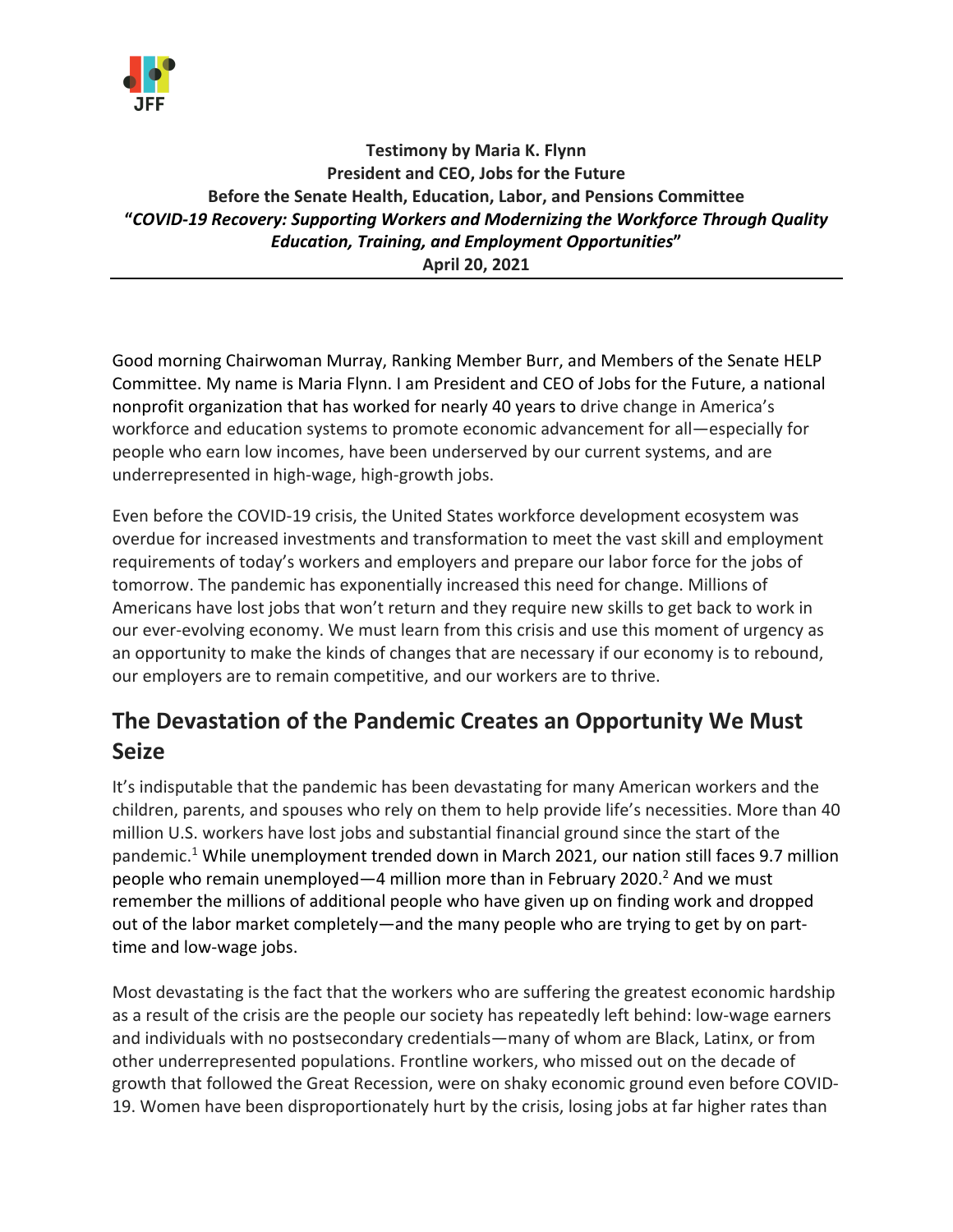men, and squeezed by the closing of schools and the decimation of the U.S. child care sector. Nearly 3 million American women have left the labor force over the past year. <sup>3</sup> Black workers and Hispanic and Asian women face significantly higher unemployment than other racial and ethnic groups. At the end of the fourth quarter of last year, the gap between white and Black unemployment grew to more than four percentage points. 4

To help people return to the workforce and find better jobs than they had before, we must enable them to overcome the multiple barriers that impede their economic advancement. Since opportunities for education and economic advancement have not been shared equitably in the United States, it is critical that we close gaps in skills, credentials, employment attainment, and career progression associated with gender, race, ethnicity, and income status.

In the  $21<sup>st</sup>$ -century economy, most in-demand jobs have required at least some postsecondary education and training. Before the pandemic, the United States faced severe shortages of workers with associate's degrees and certain technical credentials. The current crisis has exacerbated this trend. Economists have characterized the pandemic as an "automation forcing event" and increased demand for new ways of working require new kinds of knowledge, skills, and abilities.<sup>5</sup> According to a recent study by The McKinsey Global Institute, more than half of the low-wage workers currently in declining occupations will need to shift to new occupations that require different skills. The study found that demand for workers in health care and STEM fields could grow now more than before the pandemic—and that "workers will need to learn more social and emotional skills, as well as technological skills, in order to move into occupations in higher-wage brackets."<sup>6</sup>

It is clear that reskilling is more important than ever. Millions of workers will be challenged to retool themselves for new roles and industries. Already we are seeing changes in the kinds of postsecondary programs that people are seeking. A growing body of evidence has identified an uptick in demand for shorter-term credentialing programs designed to help people learn the skills necessary to get back to work quickly.<sup>7</sup> However, our financial aid systems rarely cover short-term workforce-oriented programs—even those with strong outcomes. These are some of the most important, yet still only some, of the challenges we face.

In order to create an inclusive economic recovery, ensure lasting economic growth, and maintain our nation's economic competitiveness, we need to meet the needs of individual workers, employers, and broader societal forces simultaneously. Looking at our current workforce ecosystem, it's clear that it cannot keep up with current demands. It's time to invest in transforming our array of workforce development and postsecondary programs into a truly modern *system* that is agile, well-resourced, equitable, and resilient, capable of innovating to take on whatever the future brings.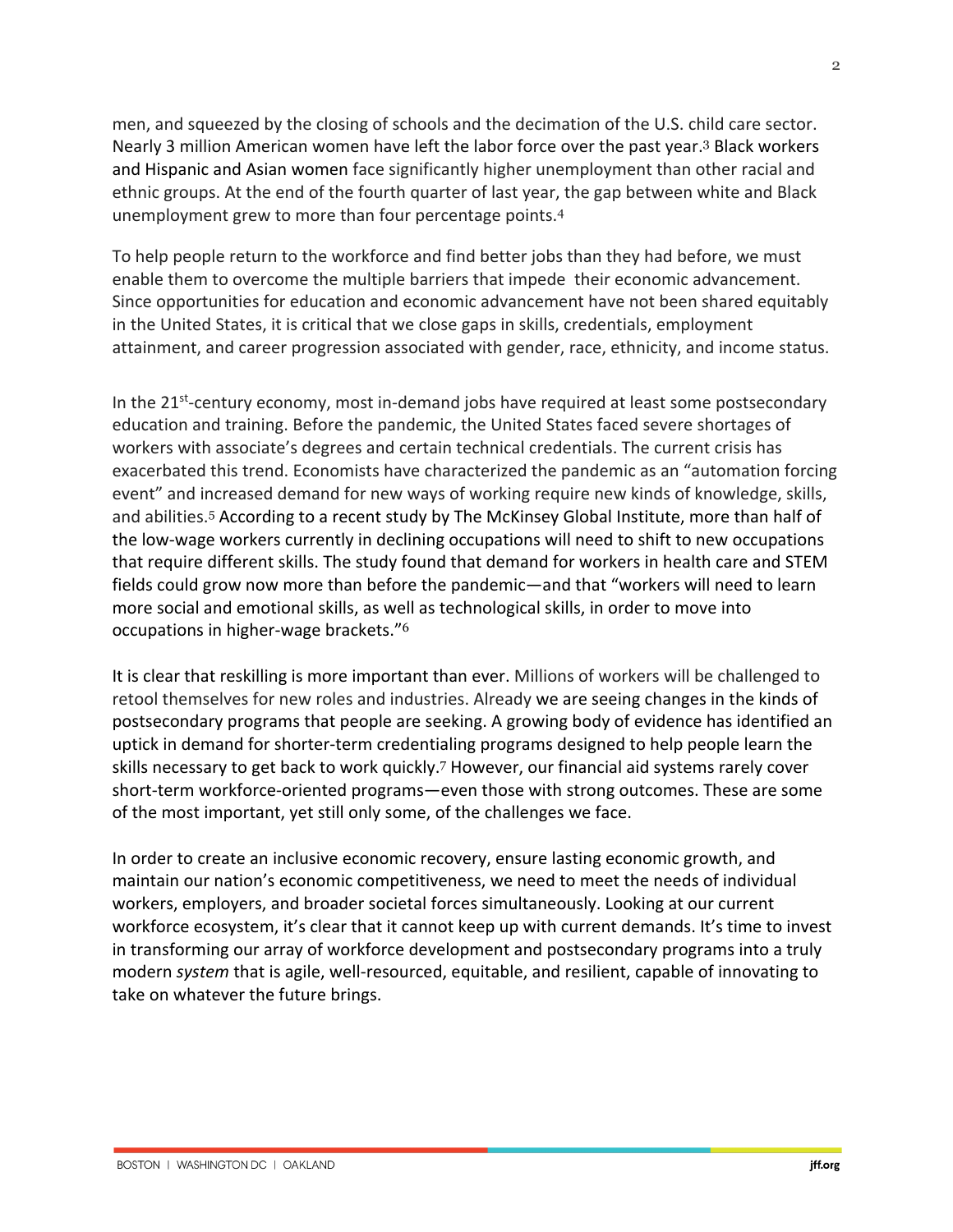## **Our Current Workforce Development System**

Our nation's current workforce development system is an array of postsecondary education, skills training, and workforce programs that provide vital education and employment services for America's workers. Many of these programs and institutions have worked hard to adapt to the new landscape the pandemic created—switching from in-person services to remote delivery and adjusting programming to meet the changing needs of the labor market. But the system, much of which was designed in previous eras, is not adequately funded nor agile enough to fully meet the skill needs of America's workers or employers in today's turbulent economy.

#### **The Workforce Innovation and Opportunity Act (WIOA)**

The federal government's primary workforce development system is authorized under the Workforce Innovation and Opportunity Act (WIOA), which was enacted in 2014. WIOA's goal was to update the system and make a number of changes to programs under its jurisdiction in order to do the following:

- Better align workforce programs with the skill needs of in-demand industries and occupations
- Adopt evidence-based strategies, such as career pathways, sector strategies, and connections to apprenticeship programs, to help jobseekers and workers attain industryrecognized postsecondary credentials needed for in-demand careers
- Improve services provided through the "one-stop" delivery system for jobseekers and employers
- Strengthen the strategic functions of workforce boards
- Encourage regional approaches to workforce development
- Better align WIOA initiatives with partner programs to leverage resources, system reach, and participant outcomes

Even with these changes, the WIOA system has not received adequate funding, nor is it currently designed to meet the nation's extensive career navigation, skills development, and worker transition needs as a stand-alone program.

The WIOA system performs many functions in our broader workforce ecosystem. It serves as a connector of programs, a convener of partners and stakeholders, and a translator of labor market information. It's also the access point through which learners, jobseekers, and workers gather the labor market and career information they need to make informed employment decisions, and where skills training can be arranged when resources are available. WIOA is responsible for the nationwide system of one-stop centers, which provide an array of employment services and connect customers to work-related training and education.

WIOA programs are also places where employers can go to search for skilled workers and to receive services in support of their human capital needs. Whether through services provided by business representatives or directly provided through American Job Centers, workforce systems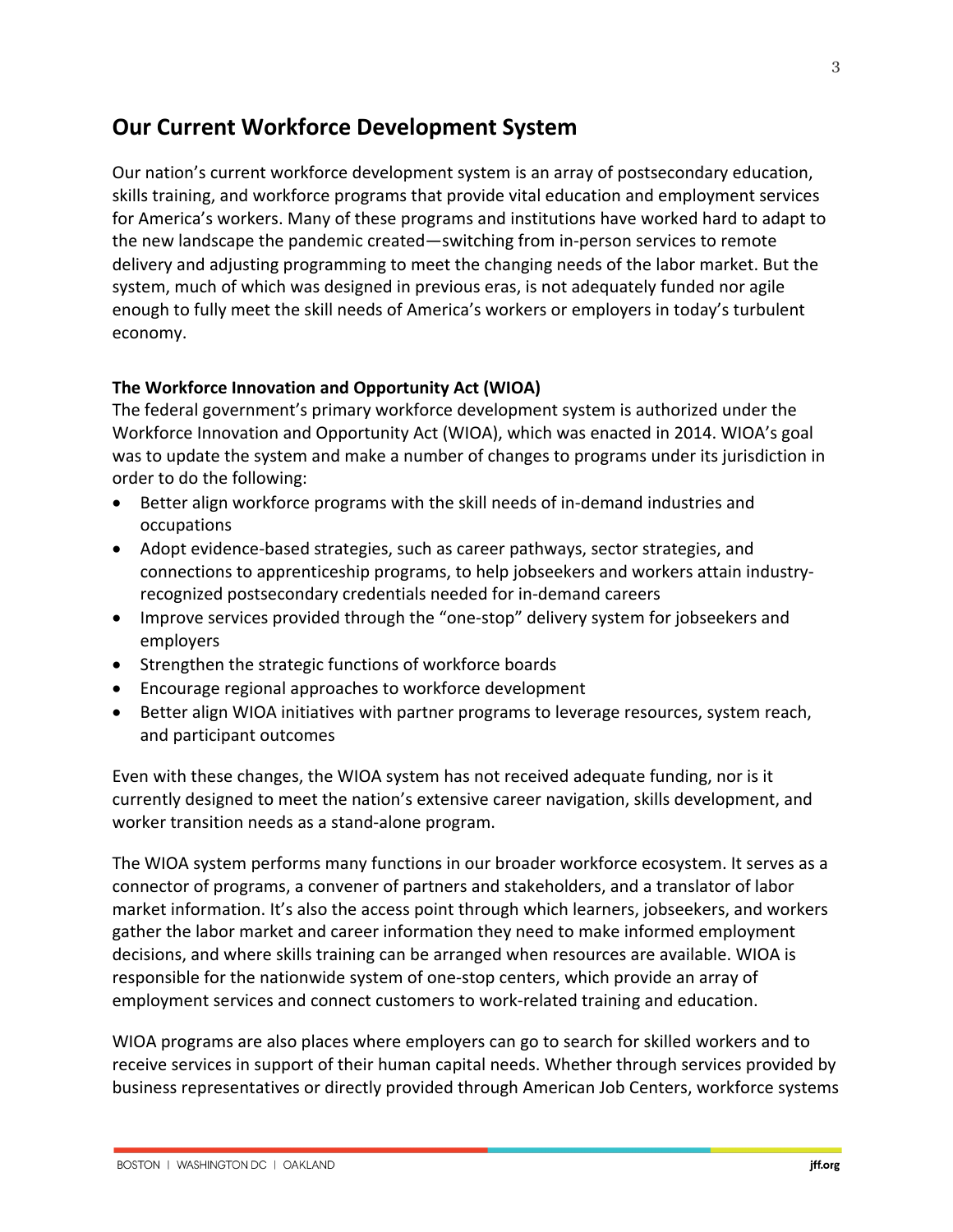arrange for on-the-job and customized training, work with employers to identify skill and employment needs, provide layoff aversion services, and work to identify quality jobs. Workforce development boards are intended to play pivotal strategic roles in the design of comprehensive workforce development systems; engage with regional employers; lead innovative initiatives, including career pathways and sector strategies; and leverage additional resources to support workforce programming.

Successful WIOA programs are carrying out these and other high-quality evidence-based strategies to address the employment needs of their regional economies. However, the system's limited resources are spread too thin, performance across the more than 500 local workforce areas varies, and the entire workforce ecosystem needs significant modernization. The workforce system has also been forced to turn to virtual service delivery over the past year, with limited exceptions, due to the pandemic—a significant challenge for a system that was initially designed around brick-and-mortar structures.

# **The Workforce System We Need: Modern, Agile, Equitable, Resilient, Innovative, and Well Resourced**

We know that calls for reform are not new. Before joining JFF, I served as a member of the Senior Executive Service at the U.S. Department of Labor's Employment and Training Administration. In that capacity, I worked closely with Congress on the design and implementation of the Workforce Investment Act, the legislation that served as the foundation for WIOA. All told, I have focused my 30-year career on these issues, following in my father's footsteps. In fact, back in 1986, he testified before the House Ways and Means Committee calling for reforms to the Unemployment Insurance system so that it would be ready to meet the demand caused by future unemployment.

Yes, there have been calls for reform before. But this time truly is different. When COVID hit last March, our education and workforce systems were caught flat-footed, unprepared for the sudden, dramatic economic downturn. While we can hope that this has been a crisis of a generation or even a century, we have seen how critical it is to be fully prepared, which means developing the agility we need to meet rapidly changing demand in major sectors of our economy. And even in times of low unemployment, which we're all hoping to see again soon, we know that the jobs of tomorrow will look very different from the jobs of today.

Workforce development has become a lifelong mandate for every worker. Upskilling, reskilling, transition assistance, and career navigation services, are essential to help every individual create and sustain a career that will enable them to support themselves and their loved ones. Employers must also be able to readily access the talent they need to compete. The nation's workforce development ecosystem—programs authorized under WIOA and its related partner programs—must work collaboratively to meet these needs.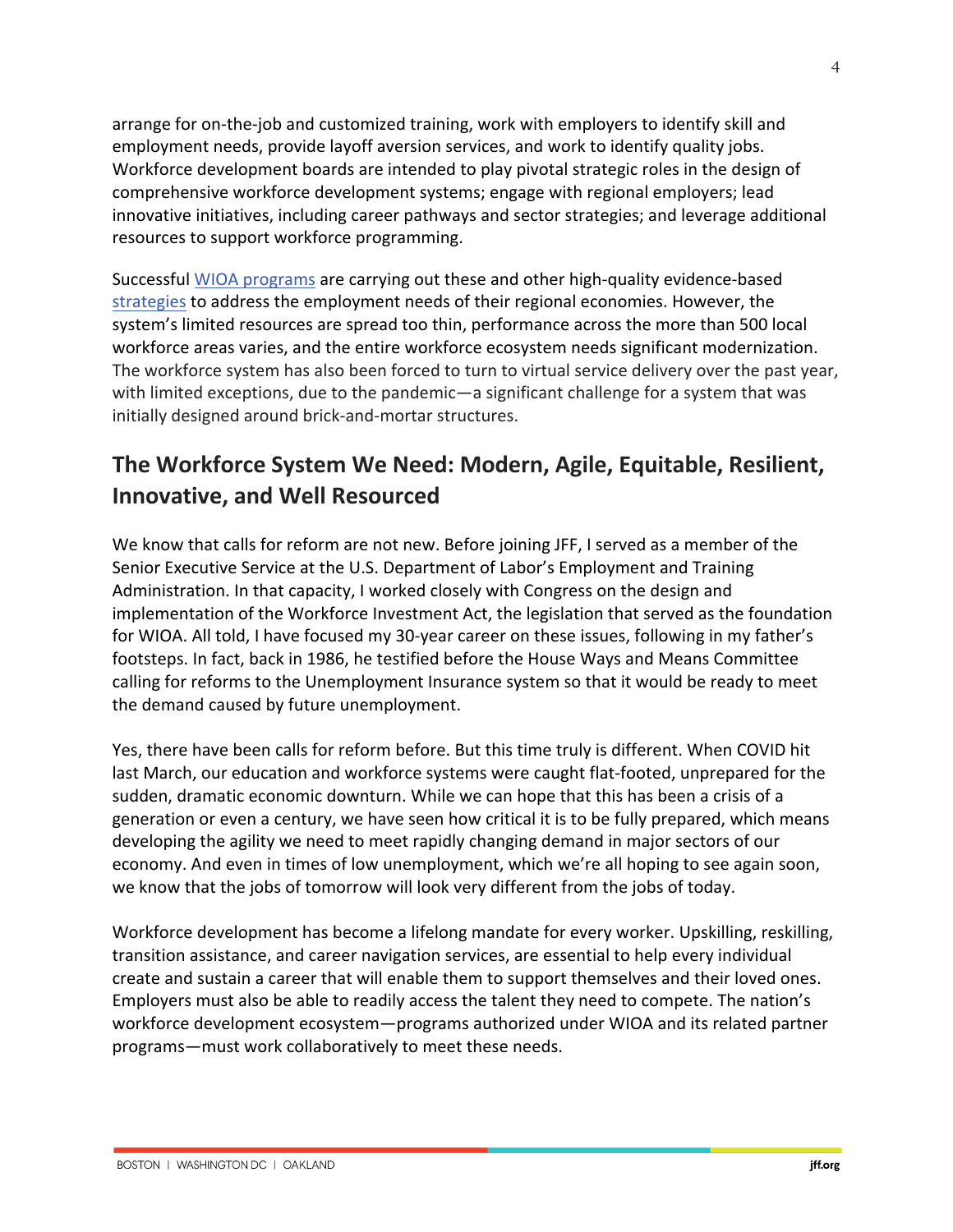The United States needs a workforce ecosystem that is modern, agile, equitable, resilient, and innovative enough to keep up with the skill needs of individuals and in-demand employers alike. It is what all of our people deserve. To make that a reality, Congress should take a holistic look at how these programs can be modernized and streamlined to meet the needs of our economy and workers today and in the future. Specifically, we'd like to call attention to the following essential changes in the system's design.

**We need a robust career navigation system.** Few people have access to effective career navigation services today. We need to develop a comprehensive approach to helping students, jobseekers, and incumbent workers navigate the increasingly complex labor market and make well-informed education, career pathway, and employment decisions that will make or break their ability to support themselves and their families. These services should be offered in a variety of ways, at a variety of times, with in-person and remote options, so they are equally accessible to all.

**We need a flexible, lifelong learning system.** We need a skills development system that is adequately financed and easily accessible, where the structure and delivery of education and skills training are transformed. We need training options that allow learners to progress at an accelerated pace, award credit for prior learning, and offer stackable credentials that learners can accumulate as they move along pathways to further learning and degrees. And we need to find ways to capture skills and credentials in skills "passports" that are recognized across the education and workforce systems, and by employers. Equally critical is providing support services, ranging from academic tutoring to food assistance, transportation vouchers, and more, to ensure people can focus on their futures.

**We need a system that makes full use of the latest in digital technologies to expand and improve service delivery for participants**. We have learned through this pandemic that we must significantly bolster our ability to provide technology-enabled career navigation and training to meet the changing skill needs of in-demand employers and deliver customer experiences that meet the needs and expectations of today's jobseekers.

**We need a system that supports the scaling of evidence-based models and strategies**, including sector-focused, career pathways, and apprenticeship programs, and a wide array of work-based learning programs which provide essential experiences for adults and young people on pathways to family-supporting careers.

**We need a system that partners in meaningful ways with employers**, both on the design of education and skills training programs, and to encourage employers to provide training for their own frontline workers, set goals for diverse and inclusive hiring, identify ways to improve job quality for workers, and to adopt skills-based hiring practices for making employment decisions. Both the public and private sector have important roles to play in talent development and in designing an approach that maximizes the impact of each.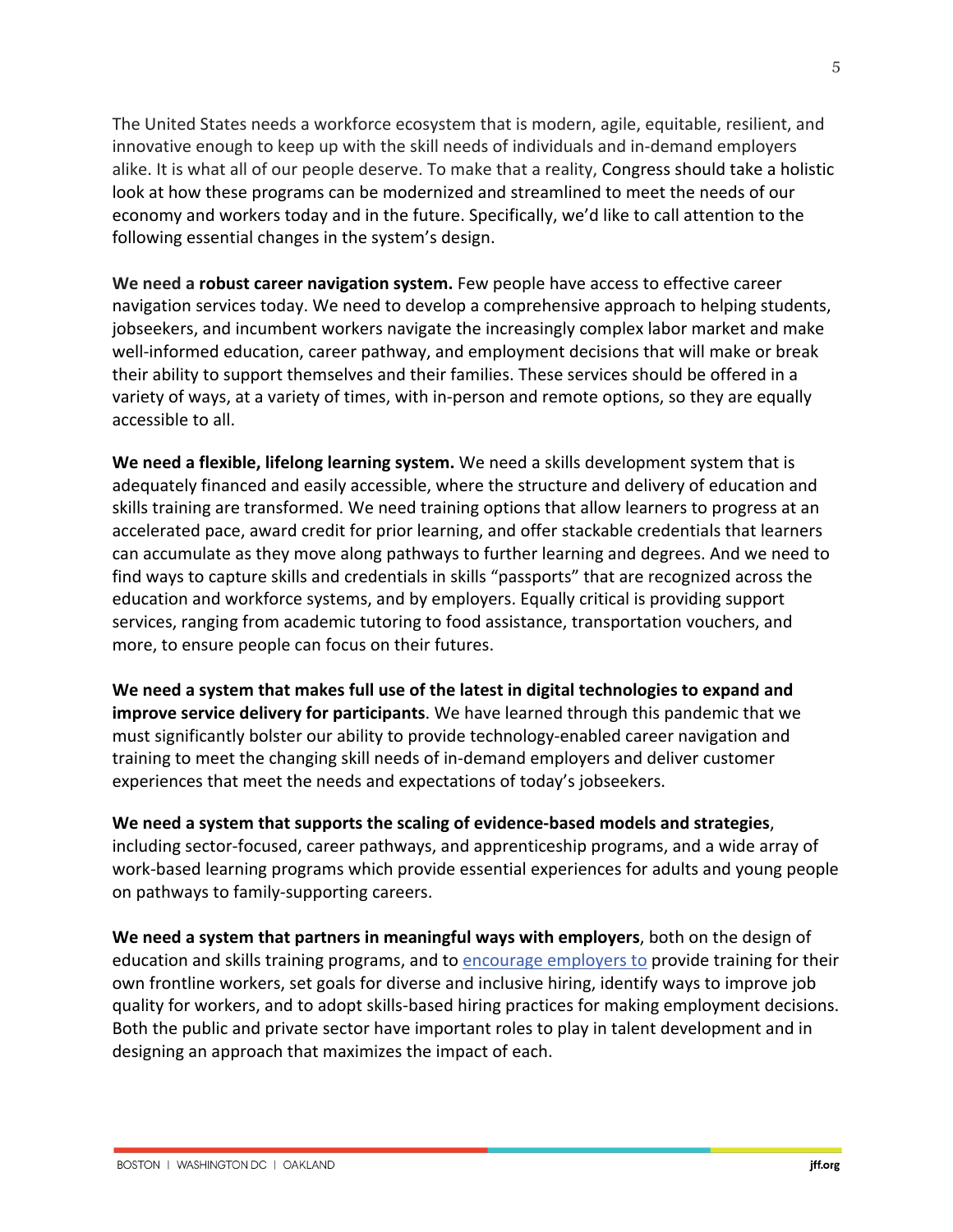**We need a system that can successfully meet the needs of diverse populations**, including Black, Latinx, and Indigenous people, and others who have been hit hard by the pandemic. These are populations that have not shared equitably in earlier recoveries, and have not benefitted equitably in America's education and workforce systems. We must be intentional in our efforts to ensure equity in workforce programs and their outcomes; and we must find authentic ways to incorporate worker voice in the design of systems and programs.

**And we need a system that values and invests in opportunity youth**—one that builds bridges that link disconnected youth and young adults to postsecondary education and employment. This system would embrace evidence-based strategies that work for this population and expand opportunities for work-based learning and employment that lead to in-demand careers.

Achieving these goals will require reforms across the entire workforce development ecosystem. Siloed policy development for U.S. workforce, higher education, career and technical education, poverty alleviation, and economic development systems can no longer be accepted. These systems must all be considered—and transformed—so they can work together to form the critical workforce preparation ecosystem needed today and in the future.

## **We Can't Skimp on Workforce Investments**

Federal funding for postsecondary education and workforce development programs amounts to about \$58 billion per year. That total includes education and training assistance for U.S. veterans and Pell Grants which help low-income students pay for college.<sup>8</sup> Pell Grants make postsecondary education possible for millions of Americans who couldn't otherwise afford it. But the program is not flexible enough to meet the needs of a growing number of workers and learners who want to pursue short-term credentials or accelerated training. And while the GI Bill and related veterans employment assistance programs provide critical aid to former members of the military as they prepare for new jobs in civilian life, there are fewer options for nonveterans.

When Pell Grants and veterans programs are taken out of the equation, the United States invests only about \$16 billion annually in programs that provide workforce-focused education, employment, and training assistance for the rest of America's students, jobseekers, and workers. This funding is divided among 17 different education and workforce development programs, including career and technical education, adult education, and vocational rehabilitation programs, and initiatives authorized under the Workforce Innovation and Opportunity Act (WIOA). In Fiscal Year 2020, funding for WIOA state formula grants—the primary employment and training assistance resource for low-income adults, youth, and dislocated workers—was a scant \$3.6 billion for all 50 states.<sup>9</sup> Only \$1.3 billion of that went to employment and training assistance for dislocated workers.

It is no surprise that the nation's workforce development system cannot keep up with the immense needs of workers who have been devastated by the COVID-19 crisis, despite the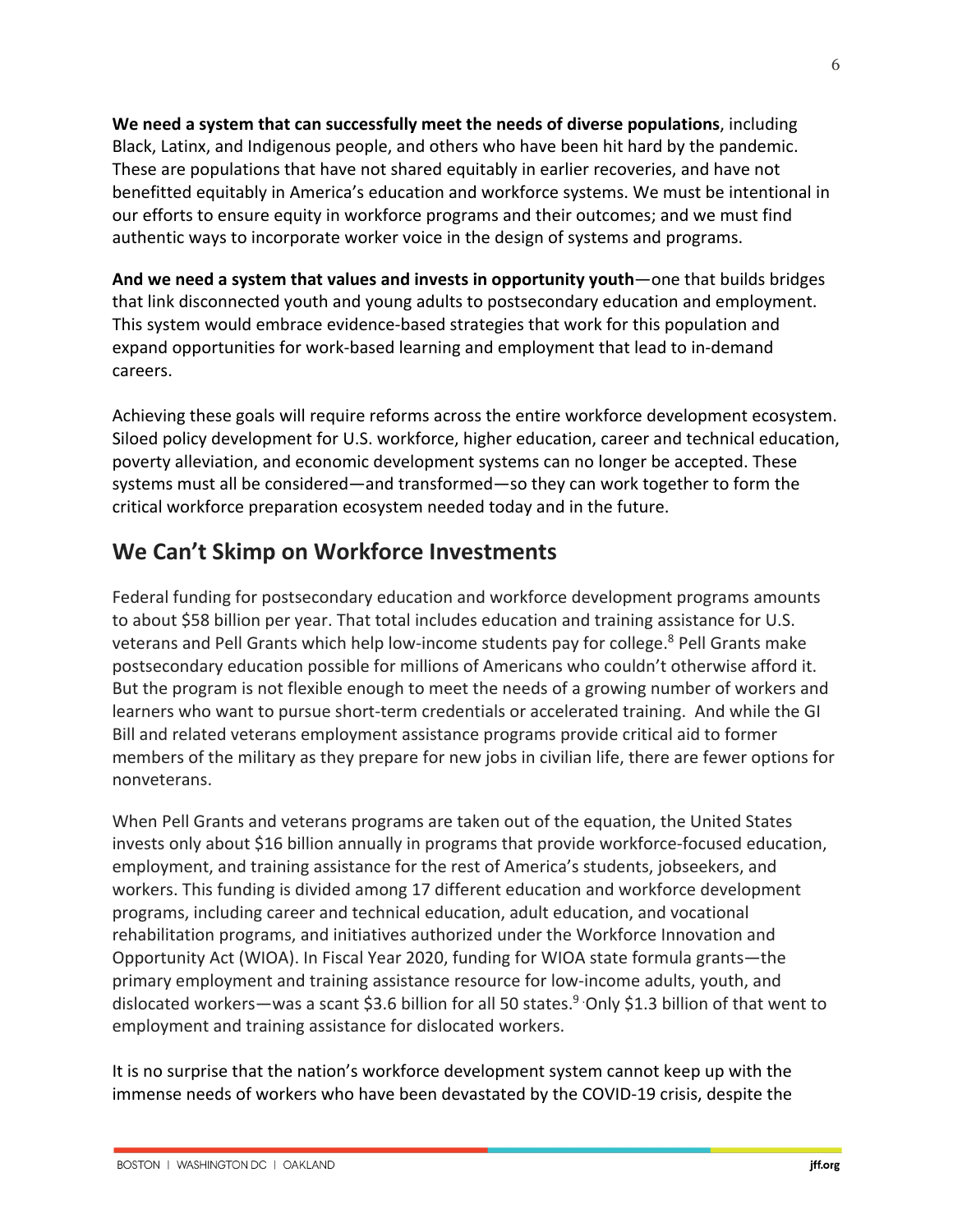efforts of many high-quality and innovative state and local systems. A June 2020 report by the previous administration's White House Council of Economic Advisors noted that the United States would have to spend an additional \$80.4 billion on employment and training per year to match the average expenditures of other Organization for Economic Cooperation and Development (OECD) member countries (based on percentage of GDP). With millions of Americans out of work and millions of others underemployed, the United States must do better.

# **Recommendations for Transforming the Nation's Workforce Development System**

## **I. Increase Investments in America's Workforce.**

JFF supports funding for workforce programs at levels consistent with those proposed for workforce development in the Biden Administration's The American Jobs Plan (\$100 billion). That level of funding would support the employment and skill needs of U.S. workers and employers, allow for needed transformation of workforce programs, and bring workforce investments into parity with those of other OECD countries. We urge Congress to do the following:

- Dedicate \$10 billion in funding for comprehensive career navigation services, including a graduated public-private matching requirement for states and regions
- Significantly increase investments in skills development in the following ways:
	- $\triangleright$  Provide \$50 billion for WIOA skills accounts, adult education, apprenticeships, and other forms of high-quality skills-based training for adults and youth
	- $\triangleright$  Expand Pell Grant eligibility to include high-quality short-term credentialing programs
	- $\triangleright$  Examine the potential of alternative financing mechanisms, such as income share agreements (ISA) and tax incentives for training, with adequate guardrails to protect consumers
	- $\triangleright$  Provide incentives for employers to engage in workforce efforts and invest in frontline worker training
- Invest \$10 billion in the alignment and modernization of the workforce development ecosystem by funding:
	- $\triangleright$  Systems change research, with an advanced research projects agency for the Department of Labor (modeled after DARPA), where rich new data sources, advances in data analysis, and experiments in training and technology can be turned into practical solutions for workers and employers
	- $\triangleright$  A federal technology fund to expand states' and regions' use of digital technologies
	- $\triangleright$  Cross-system investments in adult education, community colleges, and workforce development systems focused on increased collaboration, effective programming, professional development, and system innovation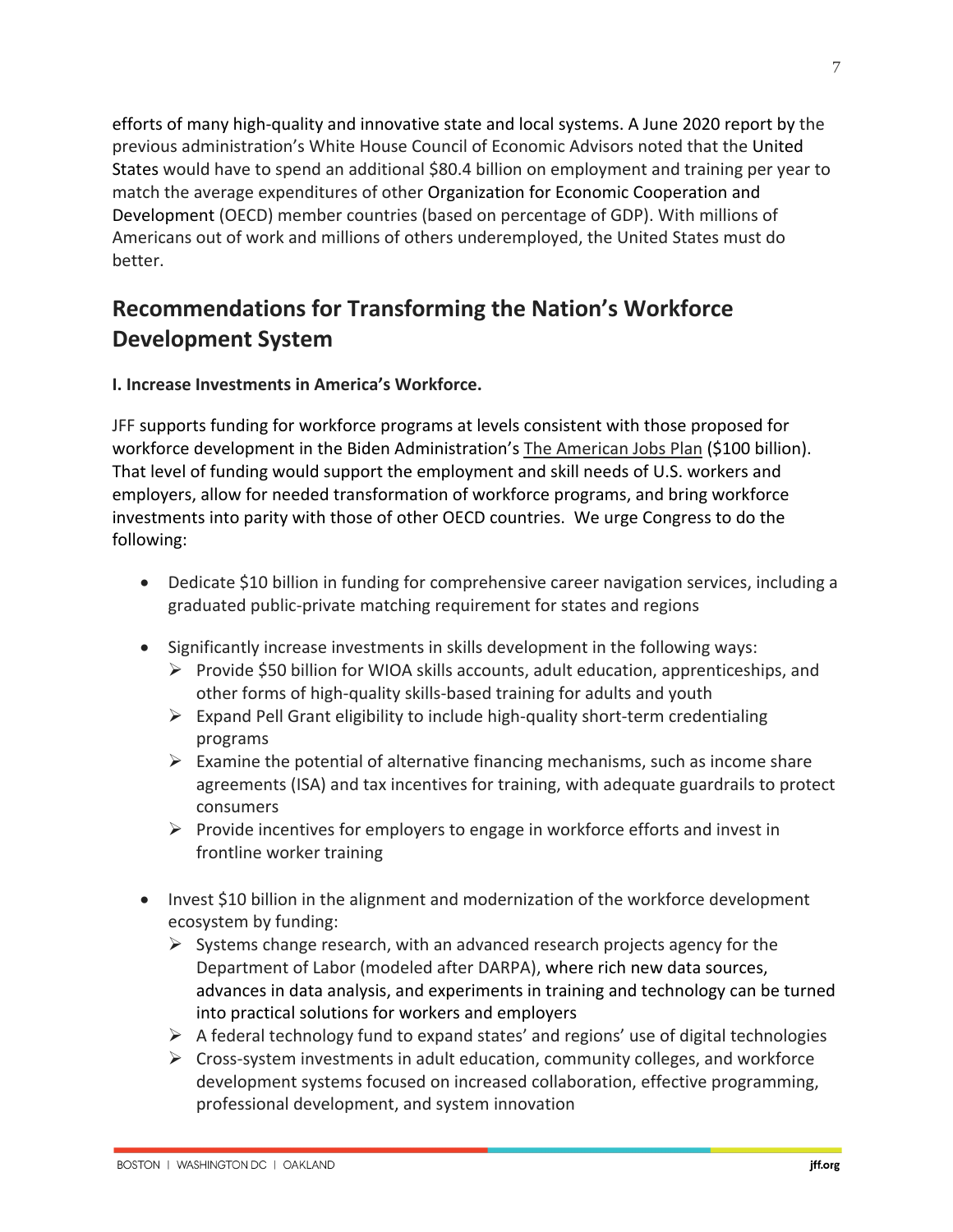- Scaling of reforms in the delivery of education and training through federal-state partnership grants, similar to reforms funded through TAACCCT
- Invest \$10 billion in comprehensive programs for opportunity youth to serve an additional 1 million to 2 million young people annually
- Invest in job creation, subsidized employment, and training opportunities in upcoming infrastructure, green energy, and health workforce initiatives

## **II. Make Systemic Changes in the Workforce Development Infrastructure**

To get ahead of the challenges workers face in today's economy, we need a new era of research, innovation, and modernization of the nation's workforce development ecosystem. To help achieve this, Congress should take the following steps:

### **At the federal level:**

- Fund research and development, providing assistance to states and regions on the use of technology and the latest innovative tools and strategies
- Fund the departments of Labor and Education to provide capacity-building and technical assistance to state and local staff—a downside of having a decentralized system is the lack of standardization in the delivery and quality of services
- Ensure that the departments of Labor and Education disseminate the findings from prior evaluations and products developed under prior federal investments, in actionable ways, to provide lessons for future actions and avoid the need to reinvent the wheel
- Fully align disconnected federal employment and training activities and funding at the federal, state, and regional levels through a streamlined workforce development fund

## **At the state and regional levels:**

- Require systemic regional approaches in workforce development that are tied to regional economic development efforts (strengthening provisions already in WIOA)
- Dedicate funding for regional career pathways and sector strategies in the delivery of education and training, with expectations established for all partner programs
- Elevate the role of regional workforce boards with decision-making authority over comprehensive workforce programming with explicit funding for such activities
- Expand the vision of workforce development systems, accompanied by robust professional development supports for new modes of service delivery, tech-enabled services, data analysis, and interoperability with high-quality private offerings
- Implement changes in the structure and delivery of education and training that significantly expand opportunities for accelerated skills and credential attainment

#### **III. Develop a Robust, Modernized Career Navigation System**

The WIOA workforce system provides career navigation assistance to youth and adults who are enrolled to receive services under its programs, but these services are in need of modernization and are not accessible to non-WIOA participants. JFF urges Congress to do the following: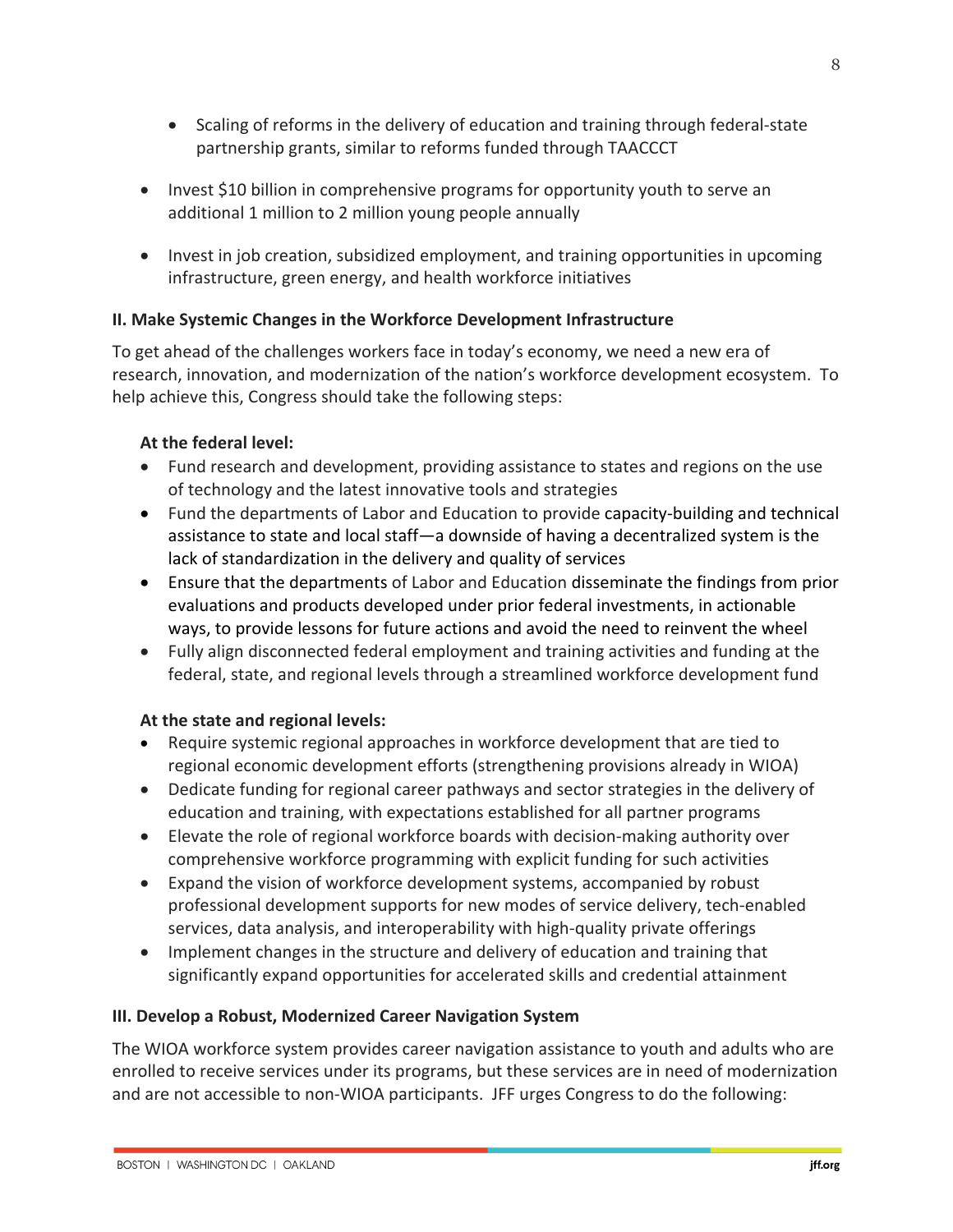- Establish a robust career navigation system throughout the United States that:
	- $\triangleright$  Is comprehensive, offering real-time labor market information, career counseling, skills assessments, skill matching, and referral to training strategies; access to career pathways and accelerated reskilling services; and access to support and reemployment services
	- $\triangleright$  Provides all services virtually and through in-person networks via American Job Centers and affiliated sites (community colleges, secondary schools, libraries, community-based organizations) to increase access for all individuals, especially members of underserved and underrepresented populations and people in rural areas
	- $\triangleright$  Connects to existing national education and career counseling platforms offered through multiple access points (in person and virtually) and in multiple languages
	- $\triangleright$  Augments traditional labor market information made available through the Bureau of Labor Statistics with publicly available real-time labor market information currently available only through proprietary platforms
	- $\triangleright$  Increases the emphasis on and funding of professional development, including approaches that use new technologies and those that support racial equity
- Establish a new entity called the Career Advising Corps through the Corporation for National and Community Service that works with the workforce system's career navigation system and leverages emerging technology platforms.

## **IV. Create a Lifelong Learning System**

The United States must invest in the education and training of its workforce and make changes in the ways education and training are provided to meet the needs of today's students, jobseekers, and workers and to ensure equitable employment outcomes. JFF urges Congress to do the following:

- Expand skills financing to increase funding for skills development in the following ways:
	- $\triangleright$  Establish skill grants under WIOA to pay for high-quality training programs on WIOA's Employment Training Provider Lists (ETPL) for training not covered by Pell

 $\triangleright$  Expand tax advantaged skills training to encourage individual and employer investments in education and training, including Section 127 plans, lifelong learning accounts, and Earned Income Tax Credits

 $\triangleright$  Transform the structure and delivery of education and skills training provided through workforce systems, community colleges, and other high-quality providers to ensure that skills training is more innovative and agile; responsive to the skill needs of in-demand employers; available in person and online; open to an expanded array of high-quality training providers and delivery structures with strong participant outcomes; augmented with expanded earn-and-learn opportunities; and scaling evidence-based strategies, including career pathways and sector strategies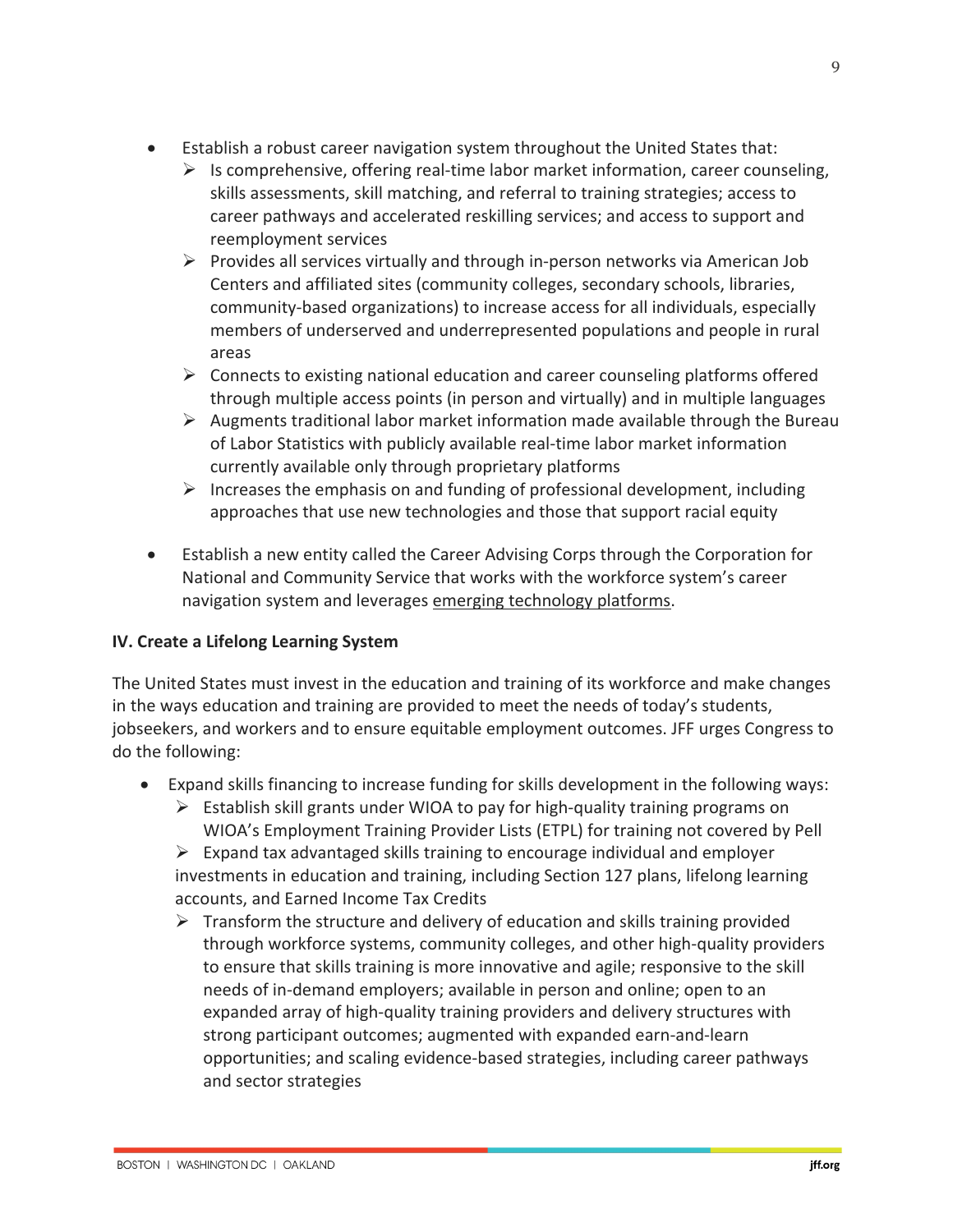$\triangleright$  Create incentive grants for state community college systems and for consortia of institutions to scale evidence-based practices and innovations, including those tested through TAACCCT, that transform the nation's community college systems.

## **V. Ensure That U.S. Workers Are Protected in Times of Transition**

The nation's response in helping workers who have lost jobs as a result of the COVID-19 crisis has been mixed at best. While certain shortcomings in unemployment insurance (UI) eligibility have been addressed through COVID-19 relief legislation, too many workers remain unemployed without adequate retraining and reemployment assistance, and without access to essential benefits. To address the transition needs of displaced workers, Congress should do the following:

- Enact systemic UI reforms that retain the CARES Act's expanded eligibility provisions, provide incentives for shared work and part-time UI, and adopt other system innovations that expand the flexibility and depth of coverage
- Ensure that federal infrastructure and job creation initiatives provide employment opportunities for individuals who have experienced long-term unemployment, and for opportunity youth
- Ensure greater connectivity and collaboration across the UI and workforce development systems and expand reemployment assistance that builds upon services provided under the Reemployment Services and Eligibility Assessment program

## **VI. Ensure the Quality of Education and Training Programs**

In today's economy, there is a significant increase in demand for short-term occupational skills training. Individuals who are looking to quickly reenter the labor market are increasingly pursuing education that is tied to in-demand employment, and secondary and postsecondary students are doing the same. This makes our ability to determine the quality of short-term and other postsecondary education programs more important than ever, especially as we consider public funding for such programs. To address this need, Congress should take the following steps:

- Implement a universally accepted quality control mechanism to ensure that programs and providers that receive federal workforce funding meet accepted levels of performance based on participant outcomes.
- Champion an interagency data connectivity and transparency initiative to improve data availability and promote its use by consumers making education, training, and employment decisions. This initiative should promote effective data privacy while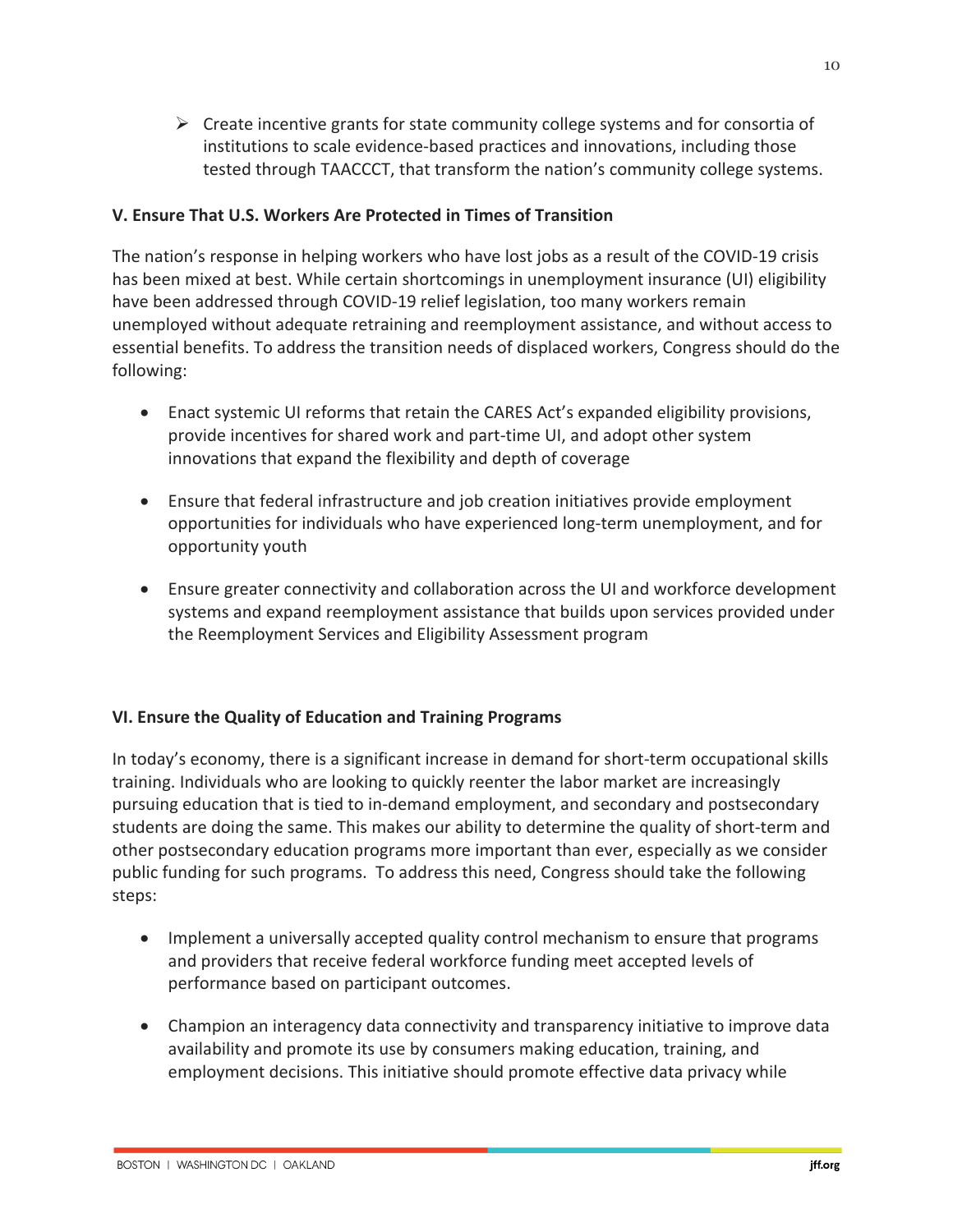building upon current efforts, such as the College Scorecard and the WIOA Employment and Training Provider List (ETPL).

- Establish a national reporting process whereby all federally funded education and workforce training programs must provide data on the labor market outcomes of students and participants, based on standards established by the departments of Labor and Education.
- Require that participant data related to the services provided and program outcomes be disaggregated for each subpopulation by race, ethnicity, sex, age, and socioeconomic status. Policies should build in performance incentives for providers based on outcomes for subpopulations served.
- Require states to update their Eligible Training Provider Lists quarterly. Such updates should consider access to services and ongoing economic shifts in the labor market to ensure that training options are relevant to current and emerging in-demand industries and occupations. Consideration should also be given to the establishment of a nationallevel ETPL for high-quality training providers that operate nationwide.
- Extend WIOA measures to other education and training programs included in system alignment efforts.

## **VII. Encourage Employer Engagement**

Employer engagement is key to the success of workforce development efforts. Employers must help inform the development and implementation of workforce development programs to ensure that the skills and credentials offered are of value to regional economies. Employers can also implement new practices that better serve jobseekers and workers, such as adopting skillsbased hiring practices. To encourage these behaviors, as well as increased employer investments in their own frontline workers, Congress can take these actions:

- Enhance business services provided through the workforce system that reflect regional economic priorities and are relevant to the needs of in-demand industries. Examples include the following:
	- $\triangleright$  Investments in workforce intermediaries and industry partnerships
	- $\triangleright$  Funding for the expansion of apprenticeships
	- $\triangleright$  Funding of professional development and other human resources activities for midsize and small employers that can focus on issues ranging from job quality and diversity and inclusion to the use of workforce tools and technologies
- Provide economic incentives to employers for investing in their current and future workers.
- Support efforts, such as those being led by the Open Skills Network, to accelerate the shift to skills-based hiring through the development and implementation of a common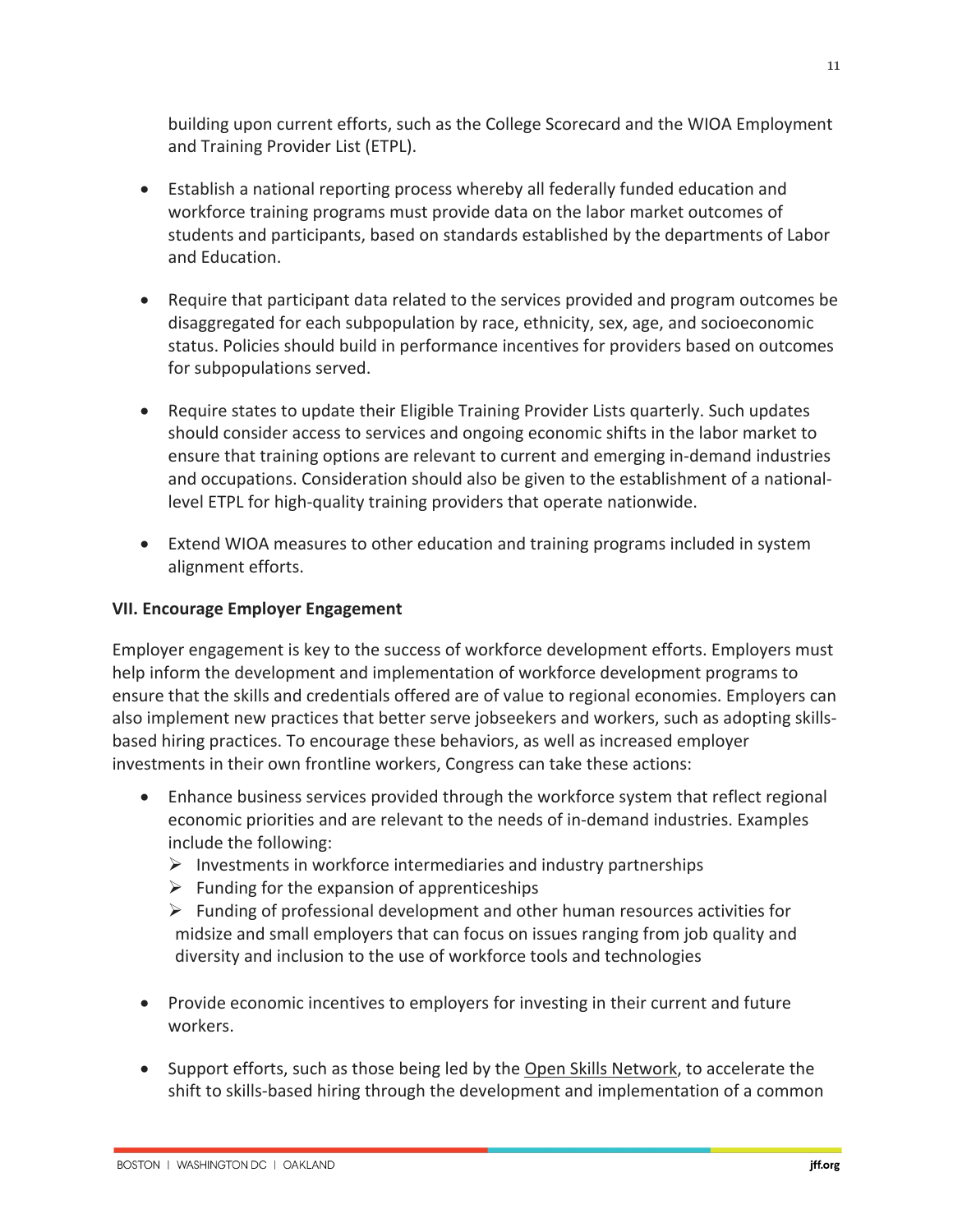skills language used by employers, learners, jobseekers, and education providers, including development of skills "passports." Federal support for these efforts may include pilots that use innovative technologies, such as blockchain, to ensure portability and verification; convening key stakeholders; and supporting research and development.

### **VIII. Target Programming to Individuals Facing Barriers to Education and Employment**

To address the needs of people who face the greatest barriers to employment and who have been disproportionately impacted by COVID-19, Congress can focus on providing supports like these:

- Access to high-quality skills development opportunities as well as on-ramps to career pathways. Federal policy needs to promote skills development as an economic mobility strategy by providing funding and expanding evidence-based strategies, such as sectorfocused career pathways.
- Services that address the unique needs of members of specific populations by helping them persist in education and work.
- Expanded opportunities to gain employment through strategies that may include transitional jobs, subsidized employment, earn-and-learn arrangements, and other models that result in skills and credential attainment and lead to family-supporting careers.

## **IX. Increase Investments in and Programming for Opportunity Youth**

Even before COVID-19, young people, especially young people of color and those who come from low-income backgrounds, were facing declining economic prospects.<sup>10</sup> Youth unemployment rates were, and continue to be, twice as high as the national average: 4.6 million young adults ages 16 to 24 were out of school and unemployed before the pandemic struck, and more than one-third of those young people were living in poverty. This population, known as opportunity youth, has grown significantly during the pandemic. Now roughly 10 million young people are out of school (at both the high school and college levels) and out of work.<sup>11</sup> For these individuals, building skills and gaining work experience are key to upward mobility, however the pandemic has all but shut off opportunities for employment.

To address the needs of vulnerable youth, Congress should take the following steps:

- Increase investments in programs that serve this population, as described earlier.
- Continue to prioritize services for out-of-school youth in WIOA youth programs, while also ensuring that the nation's K-12 education system devotes adequate funding and attention to young people who are at risk of disengaging from high school. We urge the expansion of policies that support reengagement of these young people through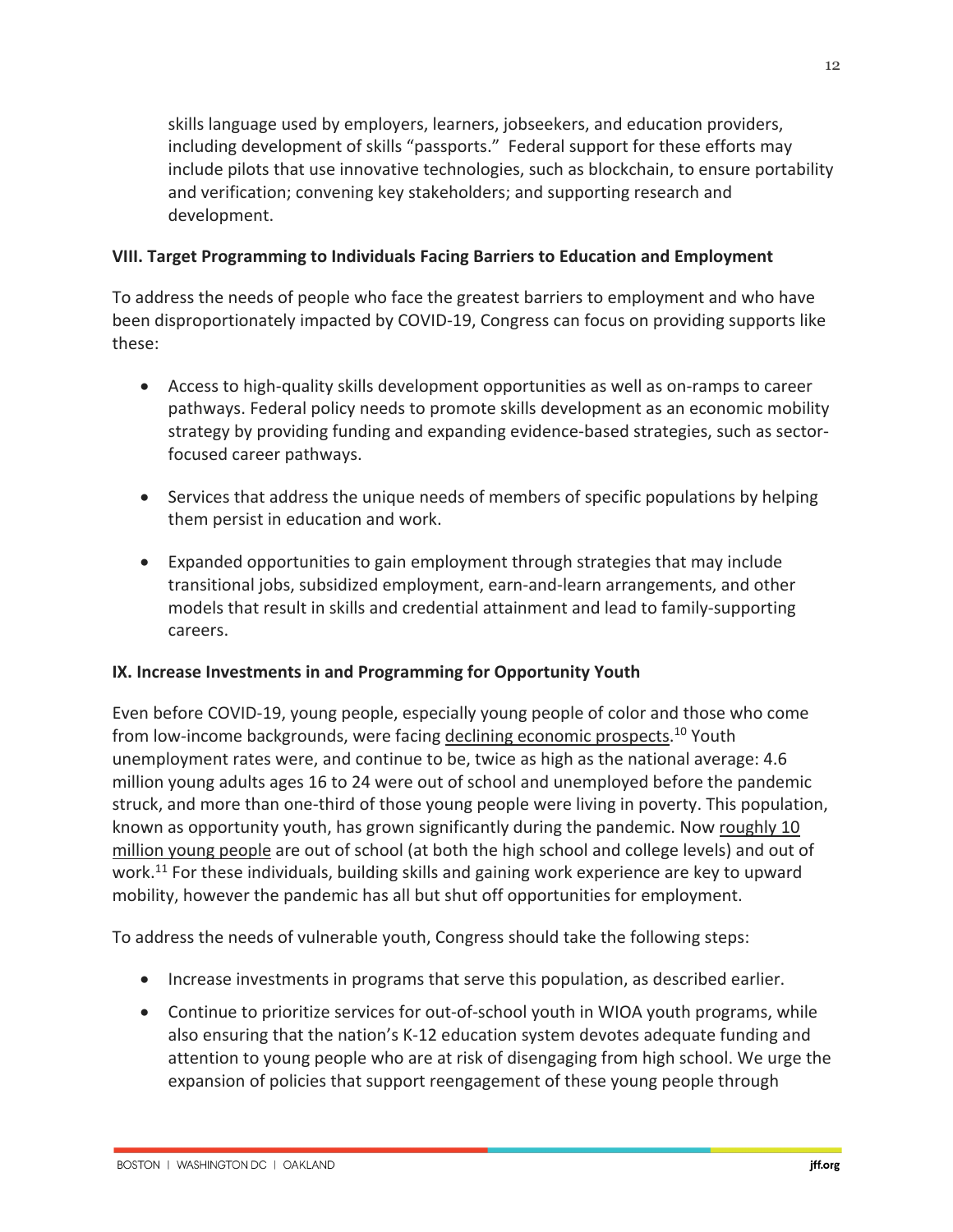evidence-based strategies such as pathways approaches (such as Back on Track) and other models with proven success.

• Establish a new competitive grant program to serve local areas with high concentrations of opportunity youth. This program should align multiple initiatives and partners through collective impact strategies for serving in-school and out-of-school youth who are at risk of disconnection; expand evidence-based strategies for helping opportunity youth succeed; and focus on solutions that address the education and employment needs of underrepresented youth, including members of Black, Latinx, and Indigenous populations, who have been historically underserved, with special attention to racial equity.

Ensure that youth programs build upon evidence-based models and service delivery strategies that have proved to be successful in serving opportunity youth. These approaches include career navigation services that use technology, such as MyBestBets; career pathways models, such as JFF's Back on Track initiative, that provide on-ramps to postsecondary education and employment opportunities that end with the attainment of valued credentials and in-demand careers; expanded opportunities to participate in work-based learning programs, including preapprenticeships and apprenticeships; and mentoring, mental health services, trauma-informed counseling, and other critical wraparound supports.

# **Conclusion**

Before the onset of COVID-19, the United States was already facing labor market disruption that was pushing policymakers, systems leaders, and practitioners to rethink the status quo and design modern approaches to address the skill needs of today's jobseekers, workers, and employers. The pandemic exacerbated these shifts, causing a devastating economic downturn that has left people, businesses, and local economies struggling to survive.

Now is the time to transform our nation's workforce development system. We must devote more resources for skills development, modernize career navigation services, offer more assistance to people who are planning their career pathways, provide necessary transition assistance to displaced workers, and ensure that our nation's most underserved populations are able to succeed. If we do these things, we will meet the needs of today's workers and our evolving economy, while building a strong foundation for the future.

JFF urges the Members of the HELP Committee and Congress to take action and create a workforce system that works.

Thank you for this opportunity to testify before the Senate HELP Committee. I look forward to continuing to work with you on these critical issues.

**For more information, please contact: Mary Gardner Clagett**, Senior Director for Workforce Policy, **JFF Taylor Maag,** Senior Policy Manager**, JFF**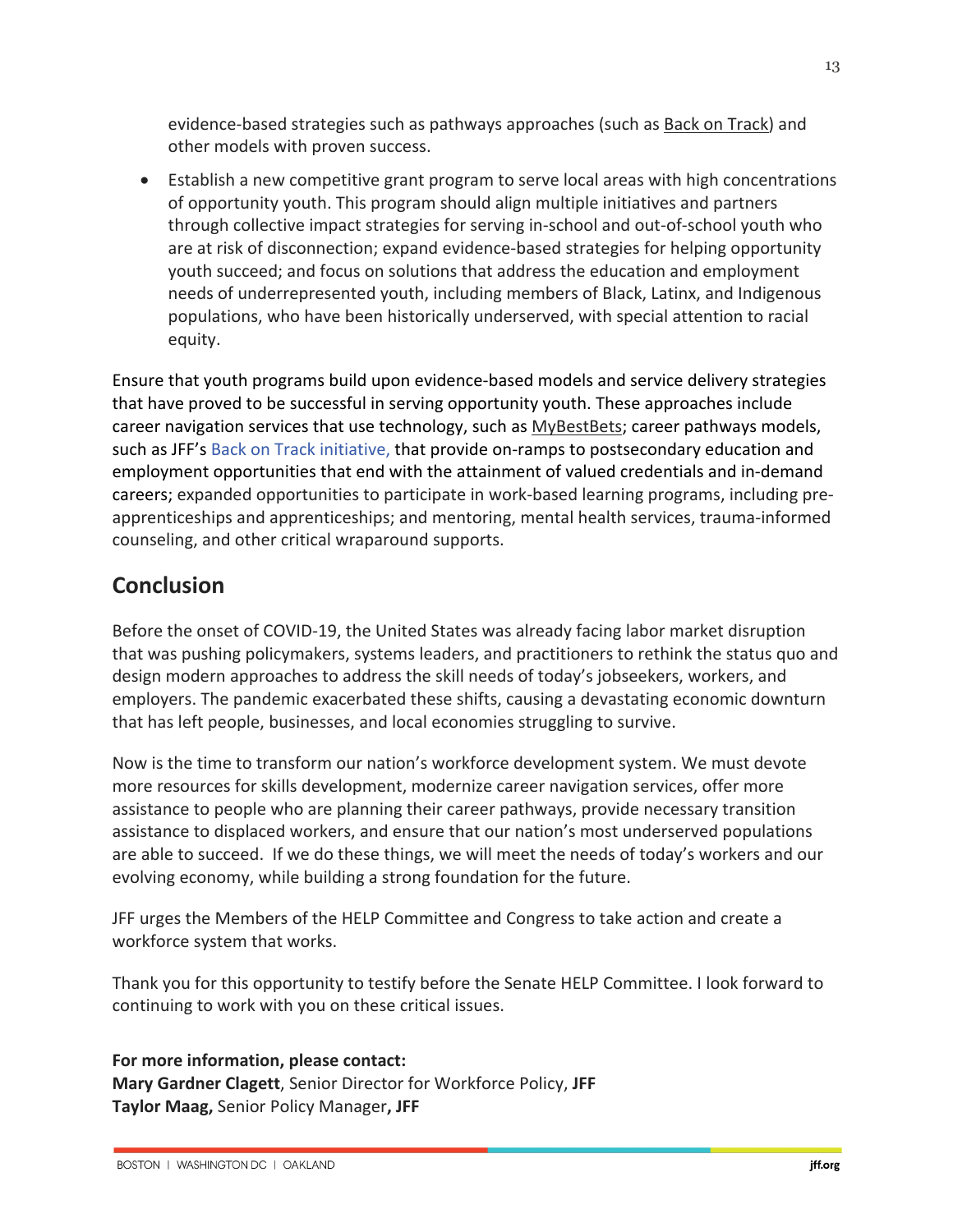#### **About JFF**

JFF is a national nonprofit that drives transformation in the American workforce and education systems. For nearly 40 years, JFF has led the way in designing innovative and scalable solutions that create access to economic advancement for all. www.jff.org

#### **Endnotes**

<sup>1</sup> Nelson D. Schwartz, Ben Casselman, and Ella Koeze, "How Bad Is Unemployment? 'Literally Off the Charts' " *The New York Times*, May 8, 2020, https://nytimes.com/interactive/2020/05/08/business/economy/april-jobs-report.html.

<sup>2</sup> Bureau of Labor Statistics, "The Employment Situation—March 2021," news release no. USDL-21-0582, U.S. Department of Labor, April 2, 2021, https://www.bls.gov/news.release/pdf/empsit.pdf.

<sup>3</sup> Megan Cerullo, "Nearly 3 Million U.S. Women Have Dropped Out of the Labor Force in the Past Year," CBS News Moneywatch, February 5, 2021, https://www.cbsnews.com/news/covid-crisis-3-millionwomen-labor-force/.

<sup>4</sup> "Table E-16. Unemployment Rates by Age, Sex, Race, and Hispanic or Latino Ethnicity," Labor Force Statistics from the Current Population Survey, U.S. Bureau of Labor Statistics, last modified January 8, 2021, https://www.bls.gov/web/empsit/cpsee\_e16.htm.

<sup>5</sup> Allison Dulin Salisbury, "COVID-19 May Become 'An Automation Forcing Event': Already Vulnerable Workers Look to Reskilling For Path Forward," Forbes, May 7, 2020, https://www.forbes.com/sites/allisondulinsalisbury/2020/05/07/covid-19-may-become-an-automationforcing-event-already-vulnerable-workers-look-to-reskilling-for-path-forward.

<sup>6</sup> Susan Lund et al., *The Future of Work After COVID-19* (New York, NY: McKinsey Global Institute, February 2021), https://www.mckinsey.com/featured-insights/future-of-work/the-future-of-work-aftercovid-19.

 $<sup>7</sup>$  Paul Fain, "Alternative Credentials on the Rise," Inside Higher Ed, August 27, 2020,</sup> https://www.insidehighered.com/news/2020/08/27/interest-spikes-short-term-online-credentials-willit-be-sustained.

<sup>8</sup> JFF, *America's Untapped Workforce: Federal Programs to Help Develop a Critical Talent Pipeline* (Boston, MA: JFF, March 2019), https://jfforg-prod-new.s3.amazonaws.com/media/documents/BRF-DC-Untapped-Workforce-Federal-Programs-030719-FINAL.pdf.

14